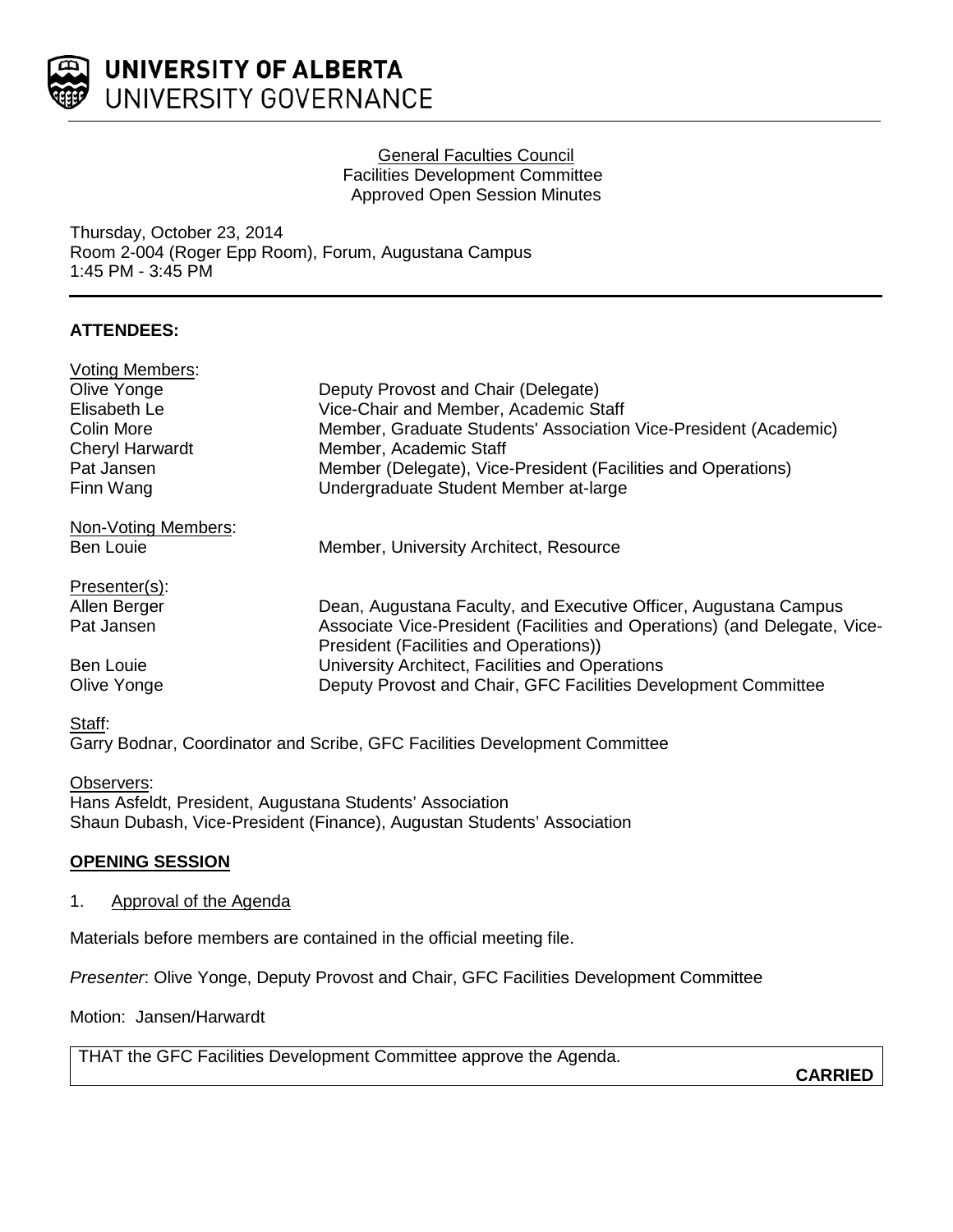## 2. Approval of the Open Session Minutes of September 25, 2014

Materials before members are contained in the official meeting file.

*Presenter:* Olive Yonge, Deputy Provost and Chair, GFC Facilities Development Committee

A member noted a correction to the spelling of Mr Louie's name on page 3, paragraph 4, of the Minutes.

Motion: Harwardt/Jansen

THAT the GFC Facilities Development Committee approve the Minutes of September 25, 2014, as amended.

**CARRIED**

### 3. Comments from the Chair

The Chair commented on a number of items of interest to members.

## **DISCUSSION ITEMS**

### 4. Augustana Campus - Planning and Programming Overview

Materials before members are contained in the official meeting file.

*Presenter*: Pat Jansen, Associate Vice-President (Facilities and Operations) (and Delegate, Vice-President (Facilities and Operations))

*Purpose of the Proposal*: To provide GFC FDC with context and background on the Augustana Campus as it relates to planning and programming.

#### *Discussion*:

With the aid of PowerPoint presentation, Mr Jansen introduced this item to members. In his presentation, he spoke to the following: the uniqueness of Augustana Campus and the background associated with its recent-past and current redevelopment opportunities; the Campus' context with the Camrose region; the range of facilities-related initiatives undertaken at the Campus since it joined the University of Alberta in 2004; the development of its first General Space Programme in 2005 and its inclusion, as Sector 20, within the University's Long Range Development Program (LRDP); further detail on development of facilities on the Augustana Campus since 2005, including, for example, the Forum/Library and the Camrose Performing Arts Centre (CPAC); and the inclusion of University of Alberta physical therapy and nursing academic programming in off-site facilities in Camrose.

Mr Jansen continued his presentation to members by highlighting the following: detail on the Augustana Campus General Space Programme (Phase One); a detailed area summary by Department; a summary of the Augustana Campus Science Facility Functional Program and Project Scope Confirmation Report, as presented previously to GFC FDC in August, 2013; a summary of the Founders' Hall Functional Program; detail on the Heather Brae Transitional Hall and the new classrooms located on Level 2 of the Library; and summaries of the new Aboriginal Student Initiative intended for the Lower Level of the Forum, completion of CPAC, and development of Phase Two of the Campus' General Space Programme. At this point, he opened it up for discussion and questions.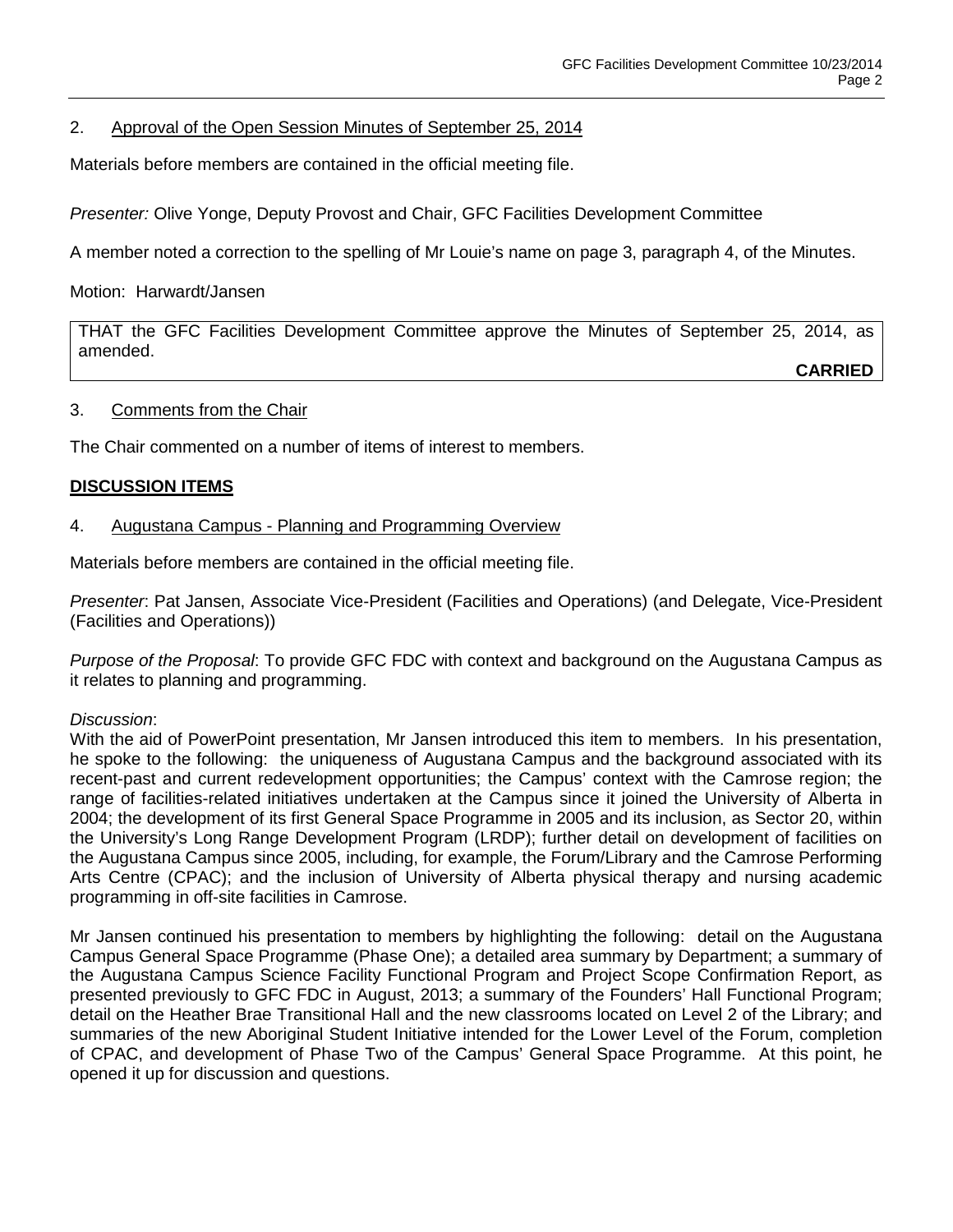Dr Berger spoke in some detail of the work that had been undertaken at Augustana Campus and the ways in which it enhanced the quality of the student experience; served to provide strong connections between the Campus and the surrounding communities; and allowed the Campus to expand its student enrolment. He focused particular attention on the construction of CPAC, which he noted was the embodiment of what the University of Alberta has meant to the City of Camrose, particularly over the past decade.

During the ensuing discussion that followed the presentation, members expressed a number of comments and questions, including, but not limited to: a query on whether a plan exists to bring an ever-increasing range of students from a variety of local, regional, and international communities to study on the Augustana Campus; a line of questioning regarding future plans for upgrading the existing Science facilities on the Campus; and a series of questions regarding planning on further collaborations with the City of Camrose on possible future facility developments (eg, athletic/fitness facilities) on or in close proximity to the Campus.

The Chair thanked both Mr Jansen and Dean Berger for their detailed commentary on the past, current, and future development of Augustana Campus and on the Campus' importance to both the City of Camrose and to the University of Alberta.

### 5. Aboriginal Student Commons - Augustana Campus

Materials before members are contained in the official meeting file.

*Presenter(s)*: Allen Berger, Dean, Augustana Faculty and Executive Officer, Augustana Campus; Ben Louie, University Architect, Facilities and Operations

*Purpose of the Proposal*: To provide a cultural and social space to support Aboriginal student life and success at Augustana Campus; to create a living and vibrant space that supports Aboriginal student advising, student gathering, and Elder services–this would be a space for Aboriginal students to share with all.

#### *Discussion*:

With the aid of PowerPoint presentation, Dean Berger introduced this item to members. He stated that projects such as the Aboriginal Student Commons, which create and foster active student engagement opportunities, are critical for preparing students for their future careers and, generally, for their lives as contributing members of society.

In his presentation, Dr Berger (with additional commentary from Mr Louie) highlighted the following with regard to this project: the manner in which this initiative dovetails with Augustana Campus' mission and academic goals, its goals of enhancing student engagement and success and the provision of excellent services for Aboriginal students, and the manner in which it addressed enrolment growth and space needs; the nature of this partnership between the Campus' Administration and the wider community; and the project's 'vision'. He addressed: the business case for this space and the scope of the work to be undertaken; the immediate and projected needs for the lower level of the Forum; details on the 'Project Charter (September, 2014)' for the Campus' Aboriginal Student Initiative, which sees this space in the Forum potentially 'rebooted' and plugged into the grid of student life on the Augustana Campus; the hopes and aspirations associated with the Commons, including inclusiveness, connectedness, spirituality, equity, and the sharing of history and culture; and details on the project's visioning, its flexible space programming, the range of exciting opportunities it provides, and its physicality.

Dr Berger then continued his presentation with visual representations of the developed space, including the configuration of furniture; the General Student Lounge; flexible space programming diagrams; the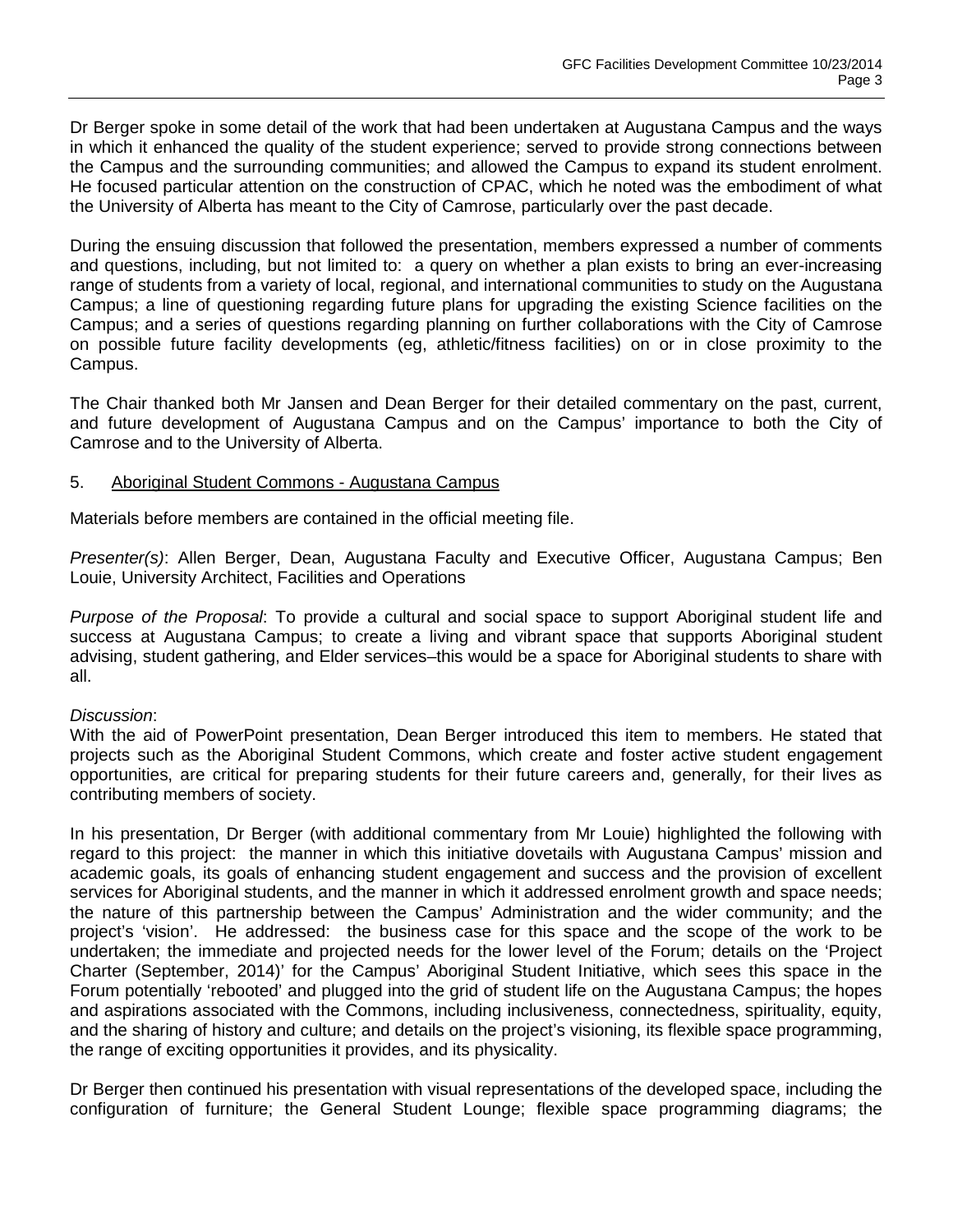Students' Association Games Area; and the space for the Aboriginal Student Gathering. Dr Berger concluded his comments by stating it was his hope this project could be completed by September, 2015.

During the ensuing discussion that followed the presentation, members expressed a number of comments and questions, including, but not limited to: a query whether there was, in the project design's spatial concepts, a way to begin below grade and then flow above ground in order to remain true to the Aboriginal creation mythology upon which this space was based, in part; whether there will be connections from this space to the outdoors; whether the wider community had been involved in the development of this project; and a query on the amount of natural light there would be in this space.

The Chair remarked this was an exciting and important initiative, not only for the Aboriginal community but for all on the Augustana Campus, and she commended Dr Berger and Mr Louie for their hard work to date on this project.

## 6. Projects Update from Facilities and Operations

There were no documents.

*Presenter*: Pat Jansen, Associate Vice-President (Facilities and Operations) (and Delegate, Vice-President (Facilities and Operations))

*Purpose of the Proposal*: For information/discussion.

#### *Discussion*:

Mr Jansen provided members with brief updates regarding current projects underway, including reference to the following:

- Physical Activity and Wellness (PAW) Centre part of the facility is now open to the public; the fitness centre and climbing wall will be open in late November, 2014
- St Joseph's College Women's Residence work continues to progress well and is on schedule; by December, 2014, both drywalling and painting will be well underway
- Innovation Centre for Engineering (ICE) and Chemical/Materials Engineering (CME) Building both projects are advancing; glazing on ICE is now moving forward, with the fit out at the 50% mark
- Camrose Performing Arts Centre (CPAC) this facility is very close to completion; the fit-out and technical requirements are going through their final testing
- Founders' Hall the renewal project work continues
- South Campus 63 Avenue will be opening very shortly
- Clinical Sciences Building (CSB) the repurposing/restacking project continues
- Infill Housing Project in the East Campus Village (ECV) contracts have been awarded, and construction begins in the next two weeks
- Peter Lougheed Hall work continues on this initiative; this project is now out for formal tenders, ending the first week of November, 2014
- Book and Record Depository (BARD) this rebranding/repurposing project will be coming to GFC FDC at some point in the medium future
- 7. Question Period

There were no questions.

## **INFORMATION REPORTS**